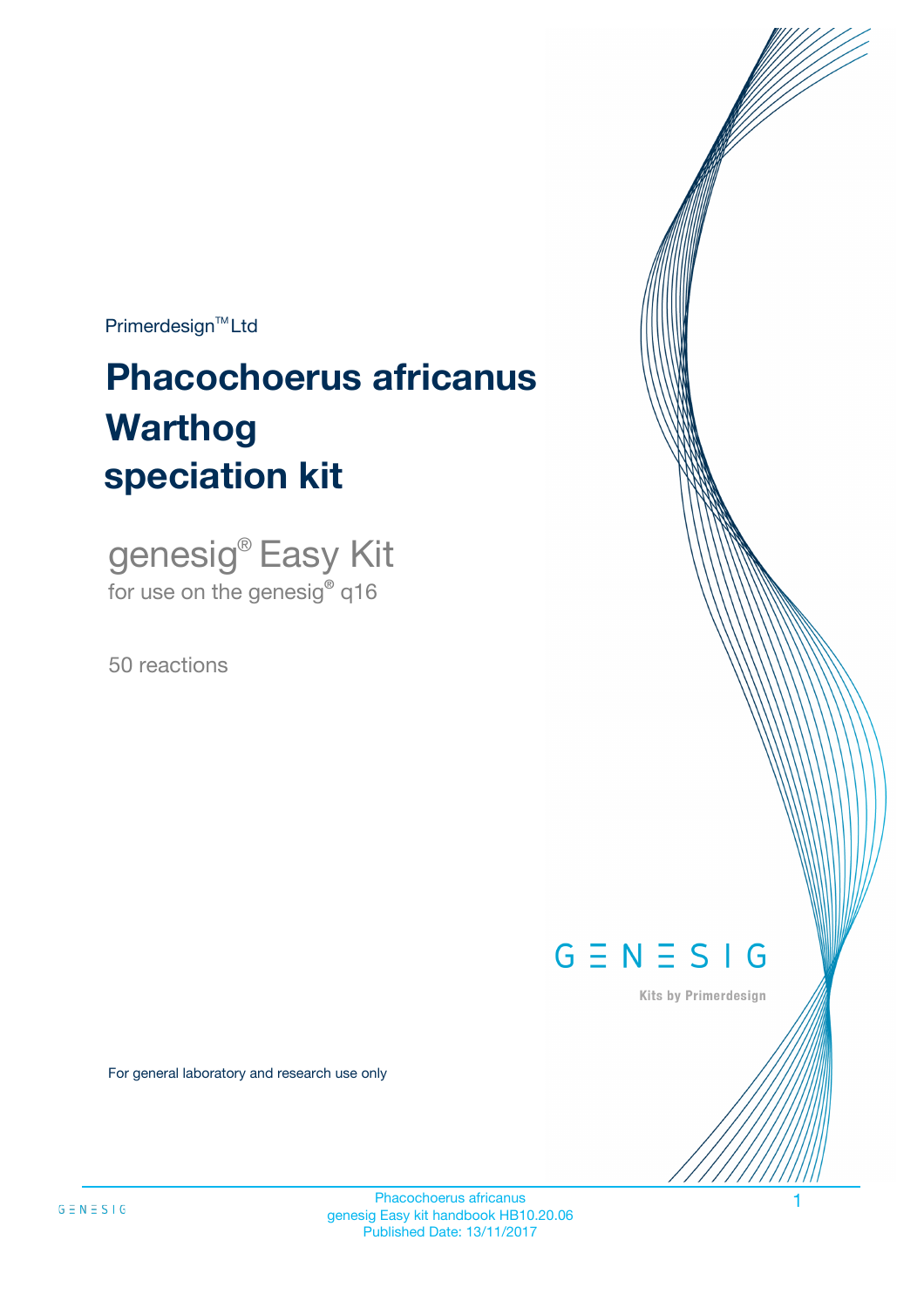# genesig® Easy: at a glance guide

#### **For each DNA test**

| Component            | Volume          | Lab-in-a-box pipette |  |
|----------------------|-----------------|----------------------|--|
| Warthog reaction mix | $10 \mu$        |                      |  |
| Your DNA sample      | 10 <sub>µ</sub> |                      |  |

#### **For each positive control**

| Component                 | Volume          | Lab-in-a-box pipette |  |
|---------------------------|-----------------|----------------------|--|
| Warthog reaction mix      | 10 <sub>µ</sub> |                      |  |
| Positive control template | 10 <sub>µ</sub> |                      |  |

#### **For each negative control**

| Component            | <b>Volume</b>   | Lab-in-a-box pipette |  |
|----------------------|-----------------|----------------------|--|
| Warthog reaction mix | $10 \mu$        |                      |  |
| <b>Water</b>         | 10 <sub>µ</sub> |                      |  |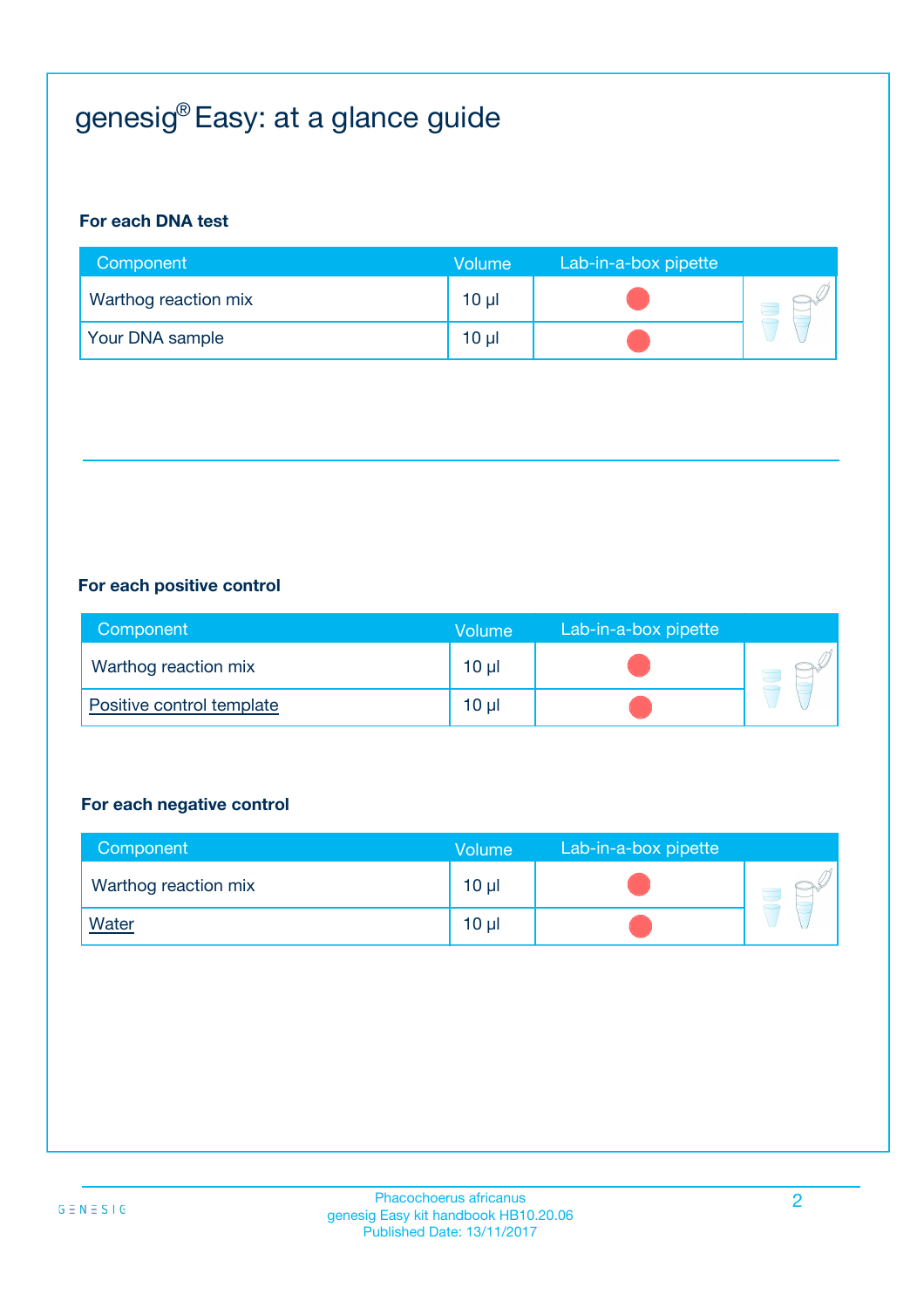# Kit Contents



# Reagents and equipment to be supplied by the user

#### **genesig® q16 instrument**

#### **genesig® Easy DNA/RNA Extraction Kit**

This kit is designed to work well with all processes that yield high quality DNA but the genesig Easy extraction method is recommended for ease of use.

#### **genesig® Lab-In-A-Box**

The genesig Lab-In-A-Box contains all of the pipettes, tips and racks that you will need to use a genesig Easy kit. Alternatively if you already have these components and equipment then these can be used instead.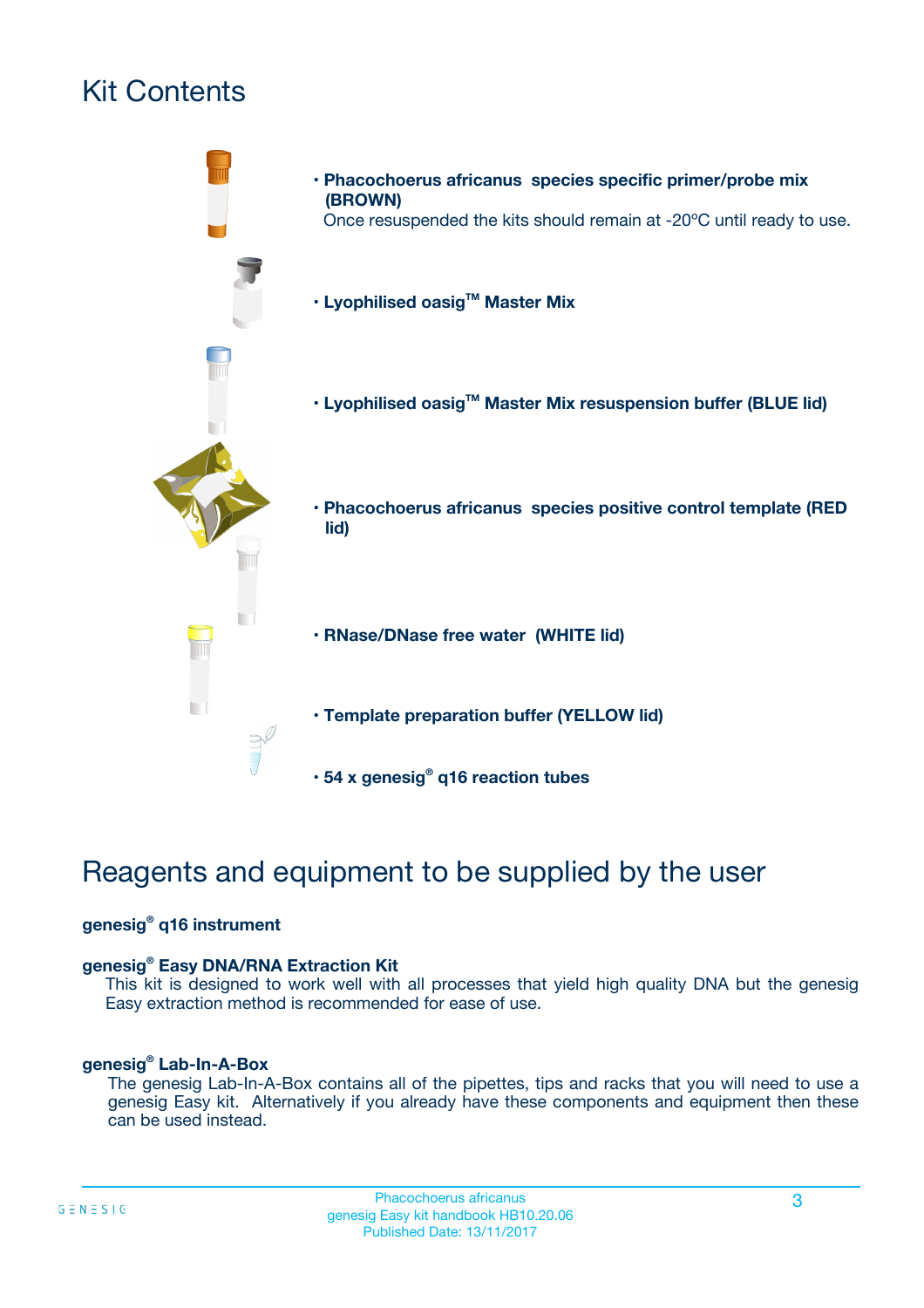# Step-by-step guide

### 1. Create your reaction mix



Use the blue pipette to transfer 500µl**\*** of the oasig Master Mix resuspension buffer into the tube of lyophilised oasig Master Mix and mix well by gently swirling. Then transfer all of that master mix into the brown tube labelled Warthog primers/probe.

**\***Transfering 525µl of the oasig Master Mix resuspension buffer to your oasig Master Mix (instead of the 500µl recommended above) will enable you to take full advantage of the 50 reactions by accounting for volume losses during pipetting. In order to do so with the genesig Easy fixed volume pipettes use 1x blue, 2x red and 1x grey pipettes to make the total volume. Please be assured that this will not adversely affect the efficiency of the test.

Cap and shake tube to mix. A thorough shake is essential to ensure that all components are resuspended. **Failure to mix well can produce poor kit performance.**

Leave to stand for 5 minutes. Now your reaction mix is ready to use.

Store the reaction mix in the freezer from hereon.

#### Top tip

- Ensure that the reaction mix is mixed thoroughly before each use by shaking.
- **•** Once resuspended do not expose genesig Easy kit to temperatures above -20°C for longer than 30 minutes at a time.

### 2. Add reaction mix to all reaction tubes



For every reaction to be run, use the red pipette to add 10µl of your Warthog reaction mix to every tube.

#### Top tip

- Always pipette the reaction mix directly into the bottom of the tube.
- You can label the tube lids to aid your reaction setup but avoid labelling tube sides.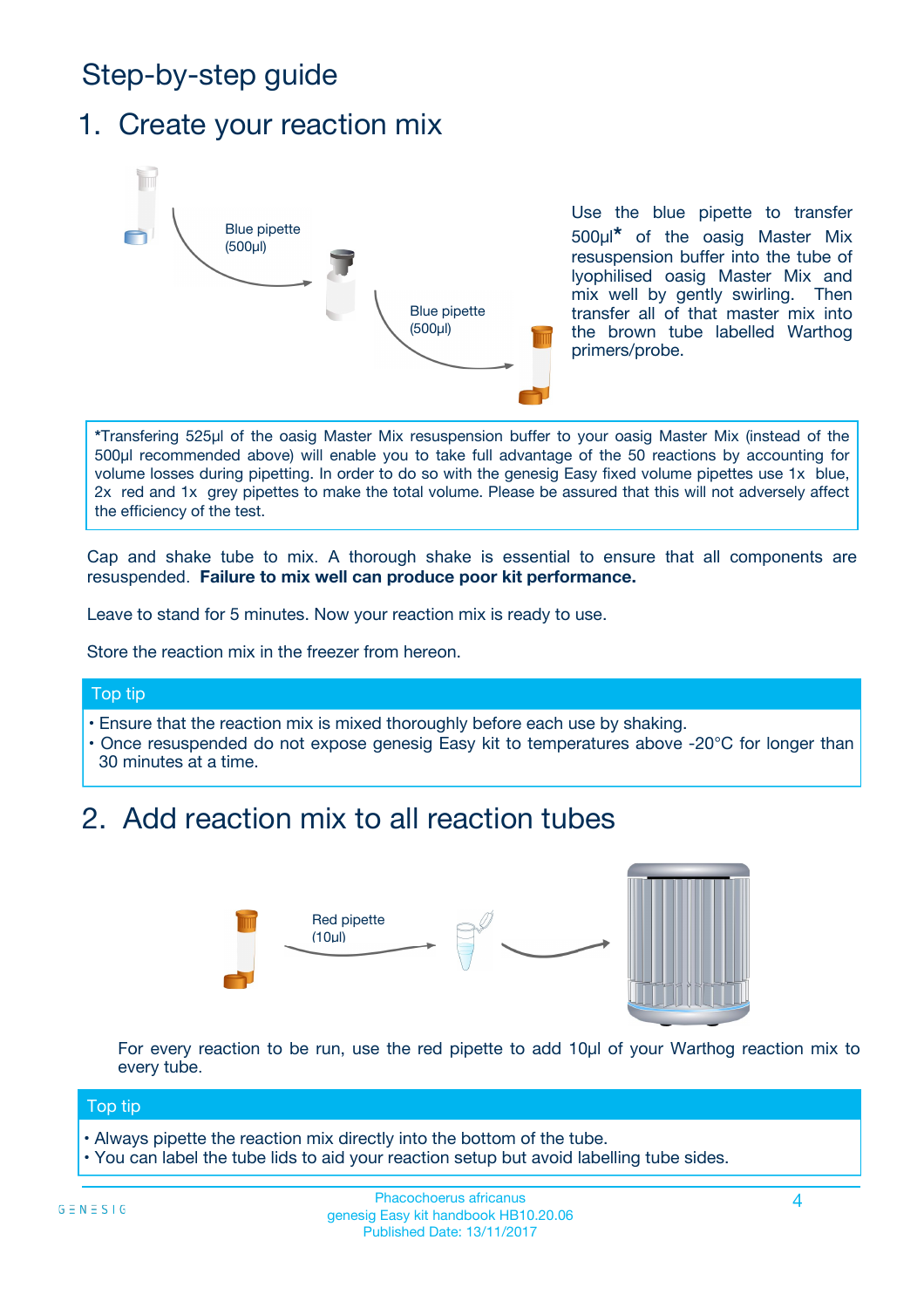## 3. Negative control



For each test you will require a negative control. Instead of DNA, water is used. This sample should prove negative thus proving that all of your positive samples really are positive.

To create a negative control reaction simply use the red pipette to add 10µl of the water to the required reaction tubes. Close these tubes after adding the water.

Because some genesig kit targets are common in the environment you may occasionally see a "late" signal in the negative control. The q16 software will take this into account accordingly.

#### Top tip

**•** Always add the water to the side of the tube to reduce the introduction of bubbles.

### 4. Set up a test



For each sample you wish to analyse, use the red pipette to add 10µl of your DNA sample to the required reaction tubes. Close these tubes after adding the sample. Always change pipette tips between samples.

#### Top tip

**•** Always add the DNA sample to the side of the tube to reduce the introduction of bubbles.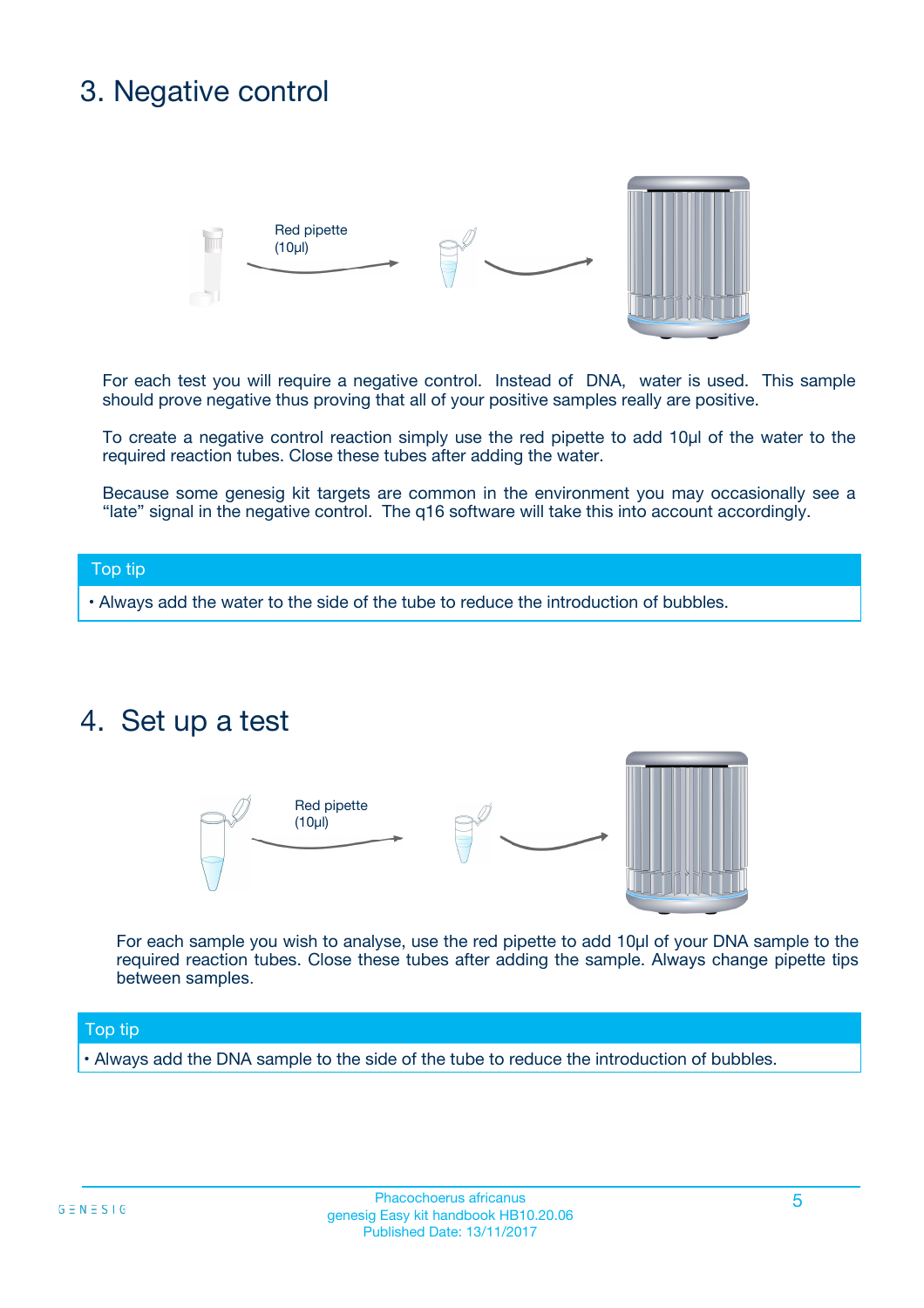# 5. Positive control



Use the white pipette to transfer 200µl of template preparation buffer into the positive control template tube. Cap and shake tube to mix.

Each time you run a test you will require a positive control. This is a small portion of DNA from your species of interest. It serves two purposes:

1. It will always test positive so it shows that everything is working as it should be.

2. The q16 software knows how much DNA is present in the positive control. It uses this information to internally calibrate every test. This is essential to give accurate information about the percentage of DNA in your sample that is from your species of interest.

To create a positive control reaction, simply use 10µl of the positive control instead of your DNA sample.



Take great care when setting up your positive control. The positive control template has the potential to give you a false positive signal in your other samples. Set positive controls up last after all other sample tubes are closed. Always change pipette tips between samples. You may even choose to set up positive controls in a separate room.

#### Top tip

**•** Always add the positive control to the side of the tube to reduce the introduction of bubbles.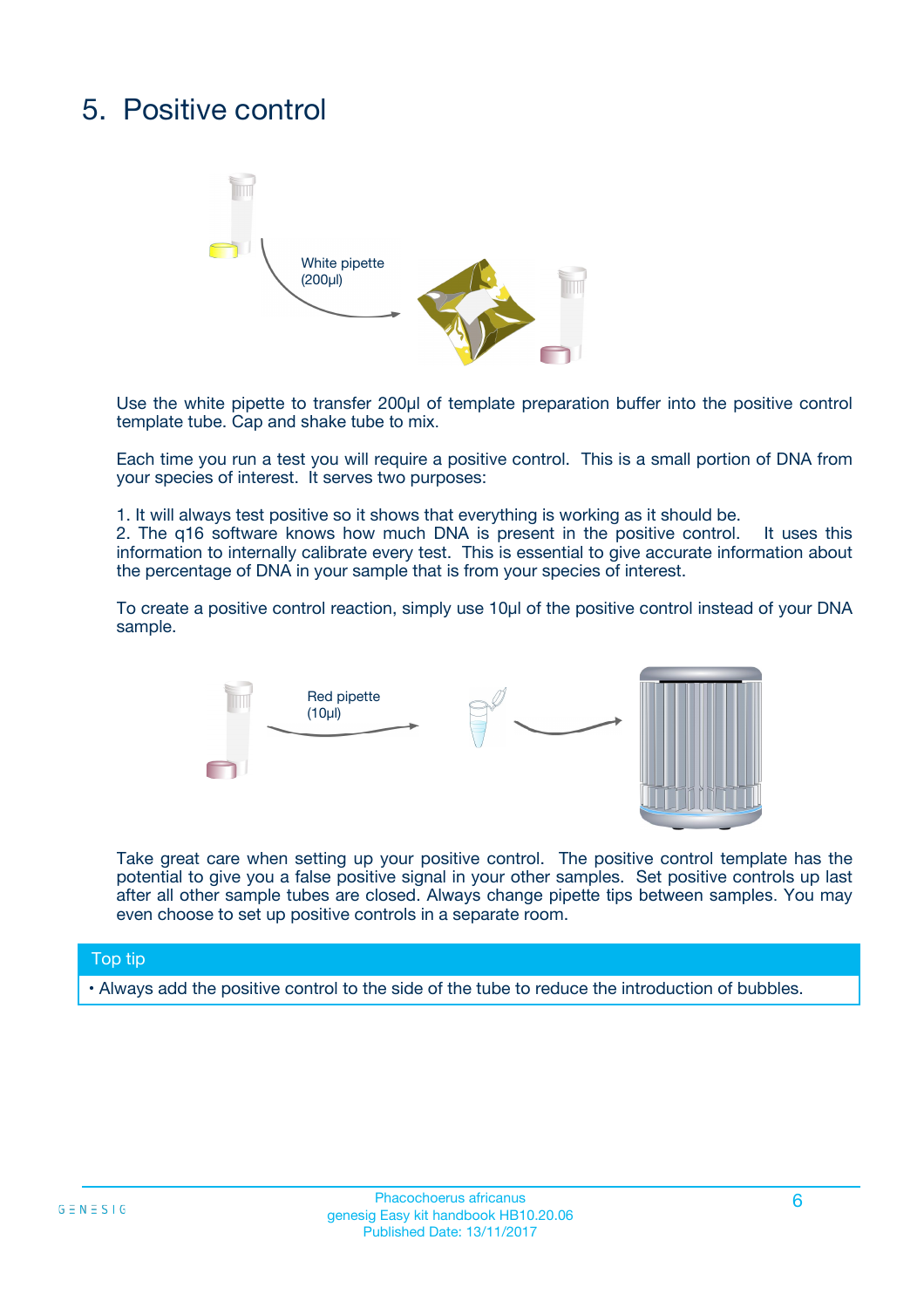# 6. Running the test

Place the tubes into the correct positions in your q16 as defined by the software, this may include positioning of empty tubes to ensure that the q16 lid is balanced. The run can then be started.

|                                    | genesig q16 PCR software - 1.2                                                    |                                     |                              |                                   | $\Box$<br>$\Sigma$           |
|------------------------------------|-----------------------------------------------------------------------------------|-------------------------------------|------------------------------|-----------------------------------|------------------------------|
|                                    | <b>Open Experiments:</b><br>Unsaved (New Experiment 2<br>$\overline{\phantom{a}}$ | <b>E</b> Open<br>Save<br>$\Box$ New | Save As                      | <b>C</b> Close<br>& Configuration | $G \equiv N \equiv S \mid G$ |
| Stages:                            | Setup<br><b>Results</b>                                                           |                                     |                              |                                   |                              |
| <b>Notes</b>                       |                                                                                   | <b>Samples</b>                      |                              | <b>Tests</b>                      |                              |
|                                    | <b>Name and Details</b>                                                           | Color<br>Name                       | Note                         | Color<br>Name                     | Note                         |
|                                    | New Experiment 2017-10-26 11:06                                                   | Sample 1                            | 유                            | Test <sub>1</sub>                 | ÷                            |
|                                    | Kit type: genesig® Easy Target Detection kit                                      | Sample 2                            |                              |                                   |                              |
|                                    | Instrument Id.:                                                                   | Sample 3                            | $\qquad \qquad \blacksquare$ |                                   | $\qquad \qquad \blacksquare$ |
|                                    | <b>Run Completion Time:</b>                                                       | Sample 4                            |                              |                                   |                              |
| <b>Notes</b>                       | $\blacktriangle$                                                                  | Sample 5                            | ♠<br>÷                       |                                   | 41<br>€                      |
| <b>Well Contents</b>               | $\overline{\mathbf{v}}$                                                           |                                     |                              | <b>Run</b>                        |                              |
| Pos.                               | <b>Test</b>                                                                       | Sample                              |                              | <b>Run Status</b>                 |                              |
| 1                                  | Test 1                                                                            | <b>Negative Control</b>             | $\blacktriangle$             |                                   |                              |
| $\overline{2}$                     | Test 1                                                                            | <b>Positive Control</b>             |                              |                                   |                              |
| 3                                  | Test 1                                                                            | Sample 1                            |                              | Show full log                     |                              |
|                                    | Test 1                                                                            | Sample 2                            |                              |                                   |                              |
|                                    |                                                                                   | Sample 3                            |                              | <b>Run Control</b>                |                              |
|                                    | Test 1                                                                            |                                     |                              |                                   |                              |
|                                    | Test 1                                                                            | Sample 4                            |                              |                                   |                              |
|                                    | Test 1                                                                            | Sample 5                            |                              |                                   |                              |
| 4<br>5<br>6<br>$\overline{7}$<br>8 |                                                                                   |                                     | $\overline{\mathbf{v}}$      | Abort Run                         | $\triangleright$ Start Run   |

#### Top tip

- Before loading tubes into the q16, check for bubbles! Flick the bottom of the tubes to remove any bubbles that may have formed during the test setup.
- Apply centrifugal force with a sharp wrist action to ensure all solution is at the bottom of the reaction tube.
- When repeating a test you can use a previous file as a template by clicking 'open' then selecting File name > Files of Type > Experiment file as template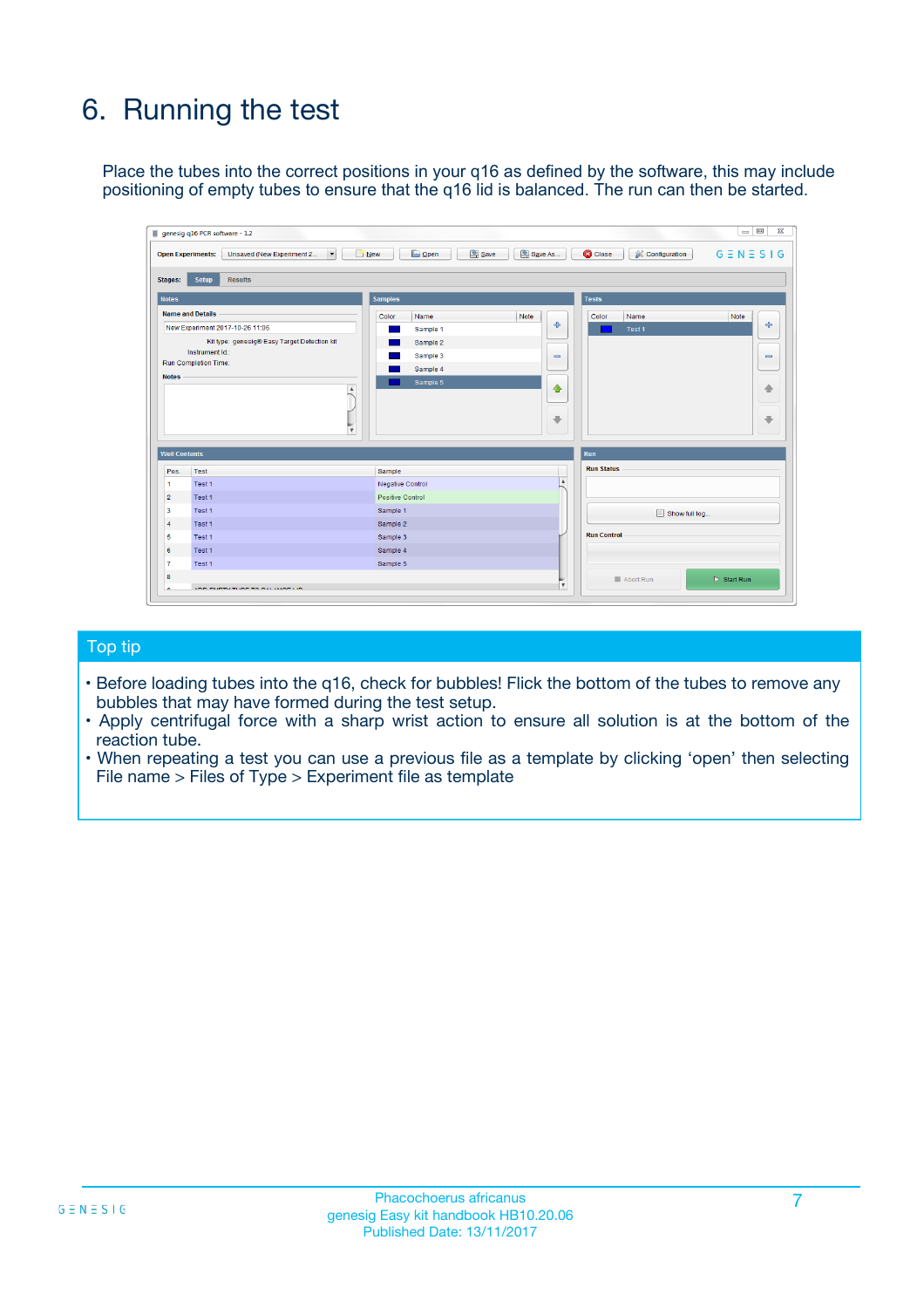### What do my results mean?

Analysis of your data is carried out automatically by the genesig q16. The following information is designed to help you fully understand a result or to troubleshoot:

### "Positive"

#### **Explanation**

Your sample has produced a positive result. Your target of interest is present and you can use the reported percentage.

### "Negative"

#### **Explanation**

Your sample has produced a negative result. The target is not present in your sample.

### "Test contaminated"

#### **Explanation**

The Negative Control should be completely free of any DNA. If you see this error message it means that at some point during the setup, the Negative Control has been contaminated with DNA and has given a positive signal. This contamination has invalidated the test. The Positive Control and your test samples are both possible sources of contaminating DNA. The genesig q16 reaction tubes from previous runs will also contain very high amounts of DNA so it is important that these are carefully disposed of after the run is completed and NEVER OPENED. It may be the case that your kits have become contaminated which will lead to the same problem occurring repeatedly.

#### **Solutions**

1. Clean your working area using a commercial DNA remover solution to ensure the area is DNA free at the start of your run and re-run the test

2. If the problem persists then the kit has become contaminated and it will have to be discarded and replaced with a new kit. When you open the new kit, run a simple test to show that changing the kit has solved the problem. Prepare a test which includes only the Positive Control, the Negative Control and one 'mock sample'. For the 'mock sample' add water instead of any sample DNA. The result for the Negative Control and the mock sample should be negative indicating that contamination is no longer present.

#### **Preventive action**

An ideal lab set-up has a 'Clean area' where the test reagents are prepared and a 'sample area' where DNA samples and the Positive Control template are handled. The best workflow involves setting up all the test components (excluding the positive control template) in the clean area and then moving the tests to the sample area for sample and Positive Control addition. If this method is followed then the kit components are always kept away from possible sources of contamination. For extra security the Negative Control can be completely prepared and sealed in the clean area. All work areas should be decontaminated regularly with DNA remover.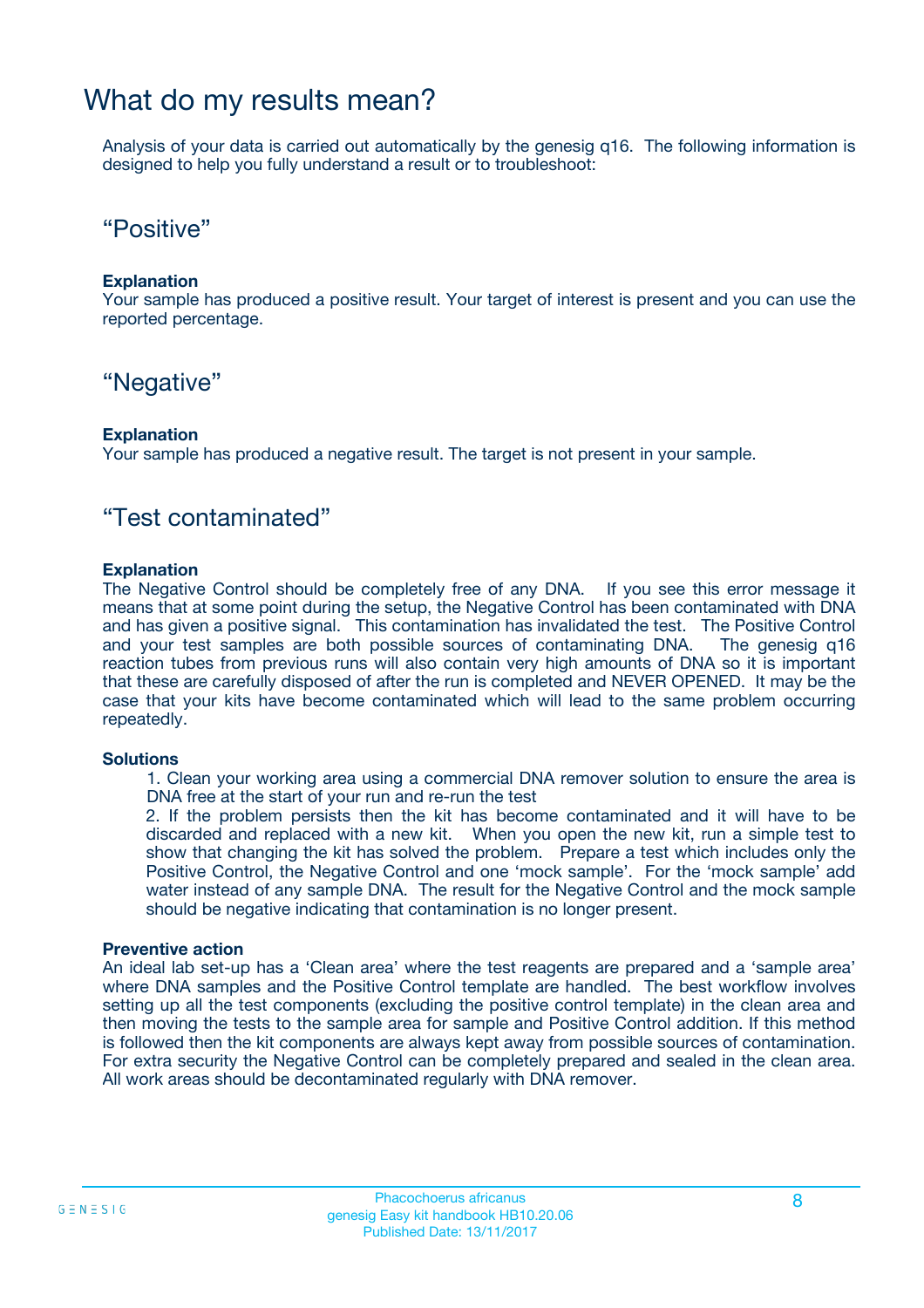#### **Explanation - If positive control has failed**

The test has failed because the Positive Control has not worked. The Positive Control is present to show that all aspects of the test are working correctly together. When this control test fails, the test as a whole is invalidated. This finding indicates that a problem has occurred in the reaction set-up part of the experiment and has nothing to do with sample preparation.

#### **Solutions**

- 1. Check the entire workflow and test set-up to look for any user errors, then repeat the test e.g. have the right colour pipettes and solutions been used with the correct tubes?
- 2. Ensure the positive and negative controls are inserted into the correct wells of your q16.

3. A component of the test may have 'gone off' due to handing errors, incorrect storage or exceeding the shelf life. When you open a new kit, run a simple test to show that changing the kit has solved the problem. Prepare a test which includes only the Positive Control, the Negative Control and one 'mock sample'. For the 'mock sample' add internal control template instead of any sample DNA. If the Positive Control works, the mock sample will now be called as a negative result.

#### **Explanation - If positive control has passed**

The test has failed because the sample is not suitable for qPCR testing. This particular sample has failed because it contains one or more factors that are inhibitory to PCR. This has compromised accuracy and precision of the quantitative reporting, resulting in a reported speciation percentage greater than 100%.

#### **Solutions**

- 1. Dilute the extracted sample 1:10 in water to "dilute out" the PCR inhibitors.
- 2. Check the sample preparation protocol to look for any user errors, then repeat.

3. PCR inhibitors can result from overloading the DNA/RNA sample preparation protocol with too much starting material. Try reducing the amount of starting material (by a factor of 2) then repeat.

### "Positive result lower than test sensitivity"

#### **Explanation**

The test is positive so if you are only interested in obtaining a 'present or absent' answer for your sample then your result is reliable. However, if the calculated percentage falls outside the accurate range for the test the exact percentage cannot accurately be calculated. Nonetheless a semi-quantitative result can be reported based on the "% sensitivity" column. e.g. If the "% sensitivity" is reported at "1%" then the sample can be reported as "positive test with less than 1% presence of species of interest". If you require more accurate information for your sample then proceed with the solutions below.

#### **Solutions**

1. A higher quality of sample containing more DNA will yield a more sensitive test. Try increasing the concentration of sample that is added to the Sample Prep Solutions stage during the extraction.

2. If you cannot increase the amount of sample, check the sample preparation protocol to look for any user errors then repeat.

3. Poor quality samples can result from overloading the sample preparation protocol with too much starting material. Try reducing the amount of starting material then repeat.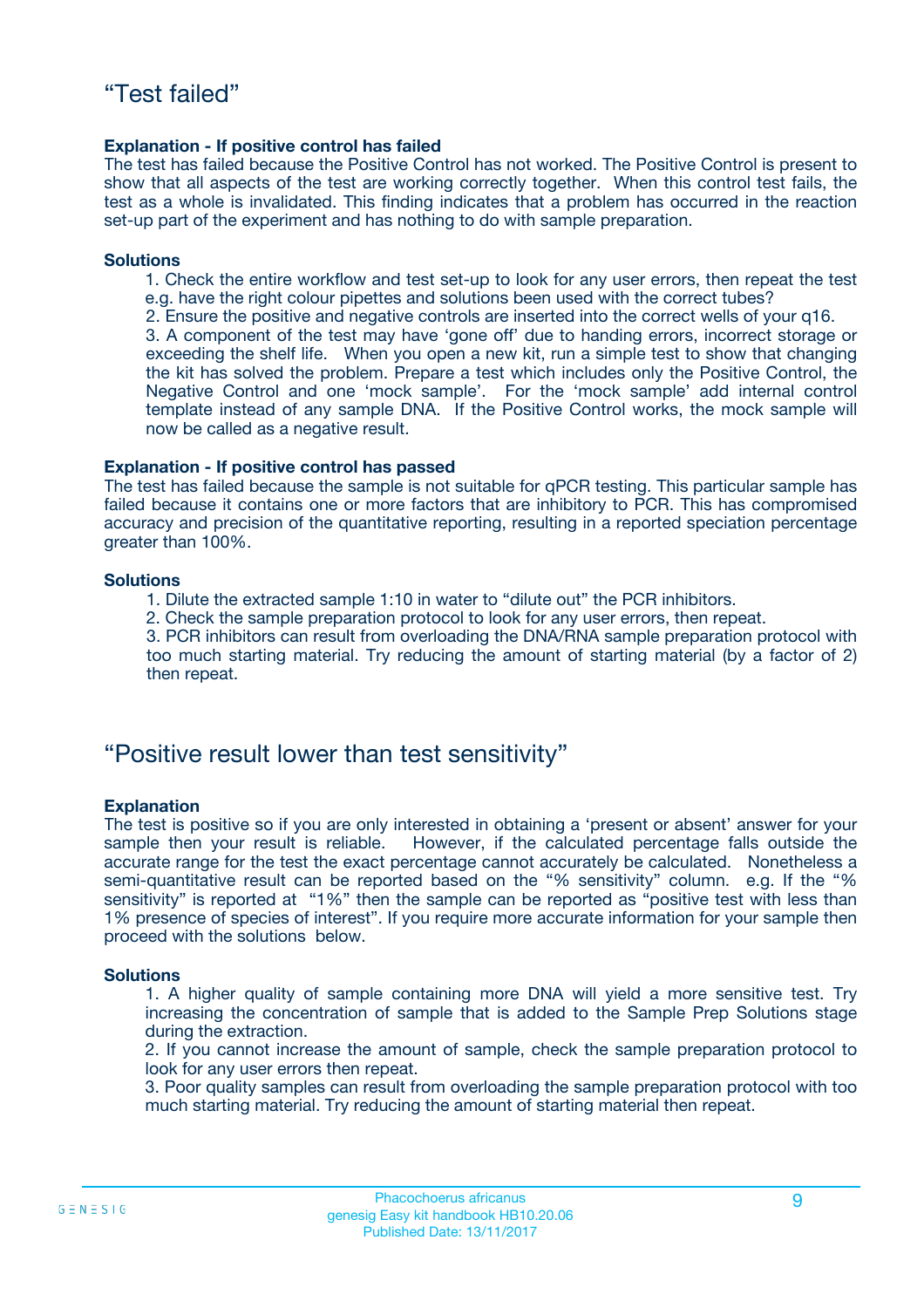### "Test failed and is contaminated"

#### **Explanation**

The Positive Control is indicating test failure, and the Negative Control is indicating test contamination. Please read the "Test Failed" and "Test contamination" sections of this technical support handbook for a further explanation.

#### **Solution**

1. For appropriate solutions, read both the "Test failed" and "Test contaminated" sections of this handbook.

### "Low level of universal target DNA"

#### **Explanation**

The test has failed because either the sample quality or quantity was too low. This has been identified by the universal target and may be caused by the sample having been compromised or a low amount of the universal target being present in the starting material. In either case the sample will not be fit for analysis.

#### **Solutions**

1. Try increasing the amount of sample that is added to the Sample Prep Solution stage during the extraction.

2. If you cannot increase the amount of sample, check the sample preparation protocol to look for any user errors then repeat.

3. Poor quality samples can result from overloading the sample preparation protocol with too much starting material. Try reducing the amount of starting material then repeat.

### "Positive - Caution, low level of universal target DNA"

#### **Explanation**

The test is positive so if you are only interested in obtaining a 'present or absent' answer for your sample then your result is reliable. However, the quantification has failed because either the sample quality or quantity was too low. The signal produced by the universal target acts as an endogenous control, identifying the quantity of DNA in the sample form which the species percentage is calculated. In this case the total level of DNA was not high enough. This will occur if the sample quality has been compromised or if a low amount of universal target was present in the starting material.

#### **Solutions**

For appropriate solutions read the "Low level of universal target DNA" section of this handbook.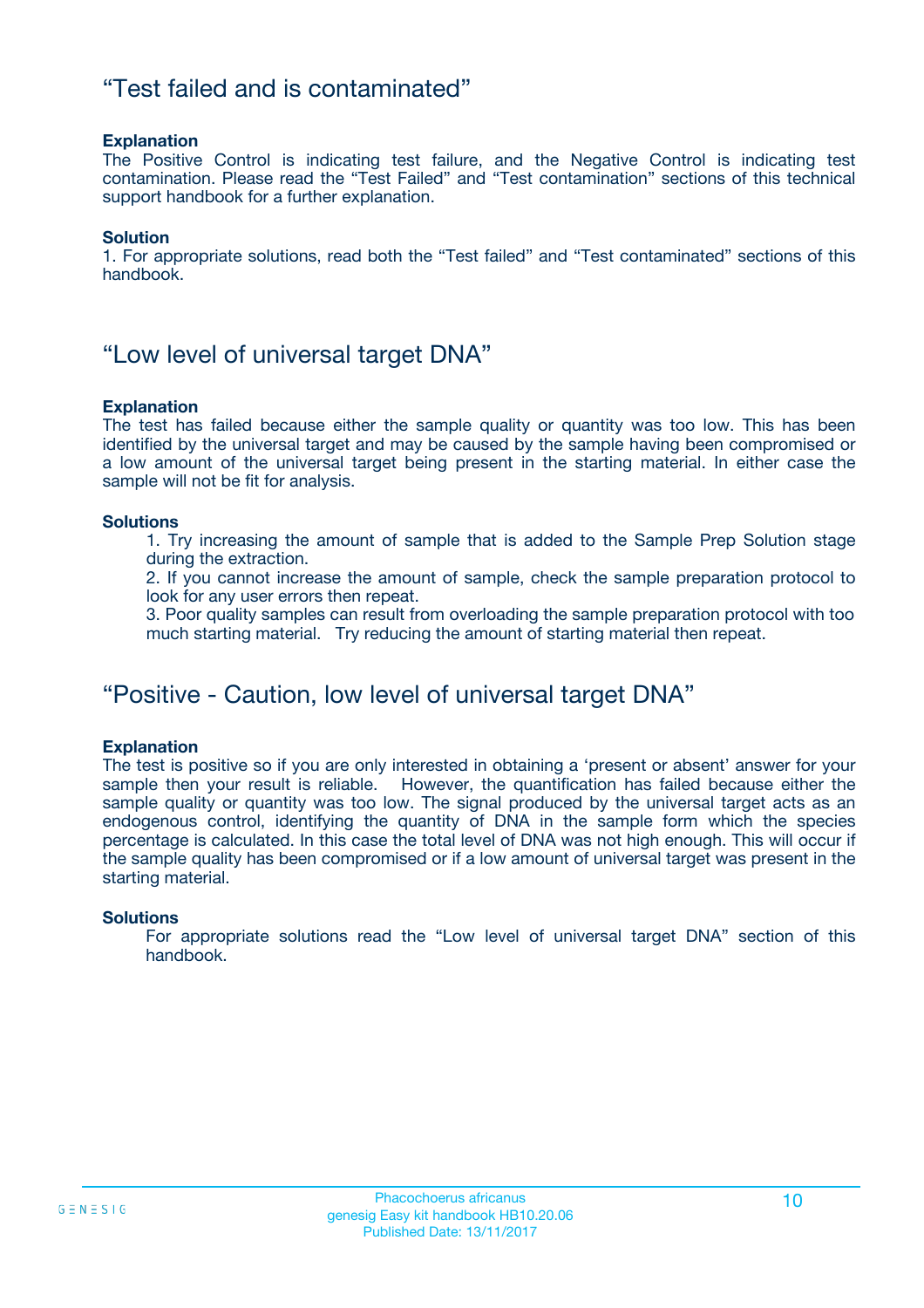# Speciation by qPCR

This kit provides a method for detecting Phacochoerus africanus mitochondrial DNA that may be present in a food sample. The kit is based on the PCR amplification of a unique species specific tag present in the mitochondrial genome of that species. The mitochondrial genome is an ideal target since it has been sequenced for many different species. This allows comprehensive bioinformatics analysis followed by careful design to ensure specific detection of the desired species whilst excluding detection of other related species. Furthermore, since there are multiple copies of each mitochondrial genome within each cell, the detection sensitivity for this kit is up to 100 times greater than that of a test which targets a single copy locus within the nuclear DNA genome.

The test works by detecting the level of DNA present from the animal of interest and then compares that to the total level of animal DNA in the sample.

If testing a non-animal sample the genesig Easy AnimalFINDER kits will be more appropriate as they do not require the detection of the universal meat/fish endogenous control.

### **Sensitivity**

Under optimal conditions, the kit provides exceptional sensitivity and will detect adulterated foodstuffs. Detection of less than 0.1% adulteration is possible.

The sensitivity depends on the quality of the DNA sample that you use. Greater sensitivity is possible with higher levels of good quality DNA. The genesig q16 will automatically assess the DNA quality and report on the sensitivity of each test on a case-by-case basis.

### **Specificity**

The kit is designed to specifically detect Warthog species that are relevant to the food industry and to give negative detection on other possible animal species.

If you have a query about the detection status of a specific species or sub-species please enquire: enquiry@primerdesign.co.uk